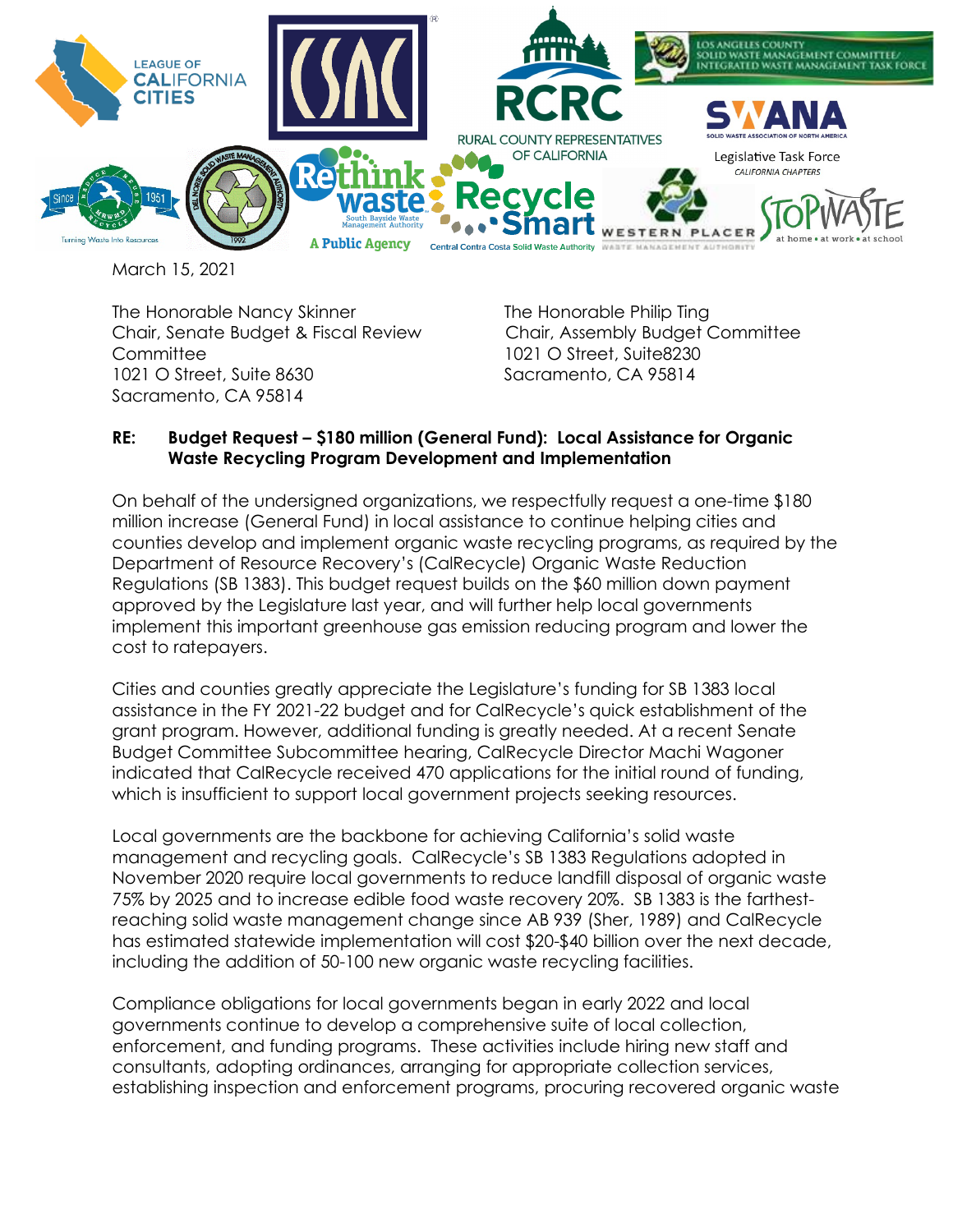products, providing education and outreach, developing edible food recovery programs, and reporting to CalRecycle.

In order to fund all these activities, local governments must raise their rates to cover the additional costs of administering the program. At a time when inflation is at its highest rate in decades, our residents are already feeling the negative impacts on their personal budgets. This is the right time for the state to continue to fund the implementation of this program to help keep solid waste and recycling rates from increasing dramatically.

## **The undersigned organizations jointly request a one-time \$180 million increase (General Fund) for local assistance to cities and counties for local organic waste recycling program development and initial implementation activities in the same manner as the current SB 1383 local assistance grants administered by CalRecycle.**

Given that CalRecycle has already created this grant program, we urge the Legislature to add more funding to this program to help meet local government needs.

This funding request *alone is not sufficient* to achieve the state's organic waste recycling targets, especially considering the estimated \$20-\$40 billion anticipated total implementation cost; however, it will go a *long way to help* local governments and accelerate the develop the programs necessary to achieve those goals and to carry out early implementation activities.

California must significantly increase the number of organic waste recycling facilities to achieve the state's goals. As we advocated for last year, we continue to need dedicated funding for infrastructure development. We believe there is merit to *supplementing* this budget request with an infusion of state funding into CalRecycle's Greenhouse Gas Reduction Grant and Loan Programs to provide financial assistance to develop additional organic waste recycling infrastructure.

Additional funding should be focused to regional organic waste recycling and procurement solutions and to rapidly scale up edible food recovery programs. Finally, we again suggest allocating funding to CalRecycle to develop a statewide program environmental impact report for the siting and construction of organic waste composting facilities, as this could significantly reduce the time and cost to local governments necessary to construct new composting facilities.

Developing suitable programs for organics diversion, obtaining the necessary approvals of programs and costs to rate payers through elected bodies, awarding contracts, and then implementing these programs will take time and resources. This \$180 million allocation will go a long way to help local governments develop and implement effective organic waste recycling programs; however, we note that further statutory and regulatory changes may be necessary to maximize program effectiveness and efficiency, and address challenges that may arise in program implementation.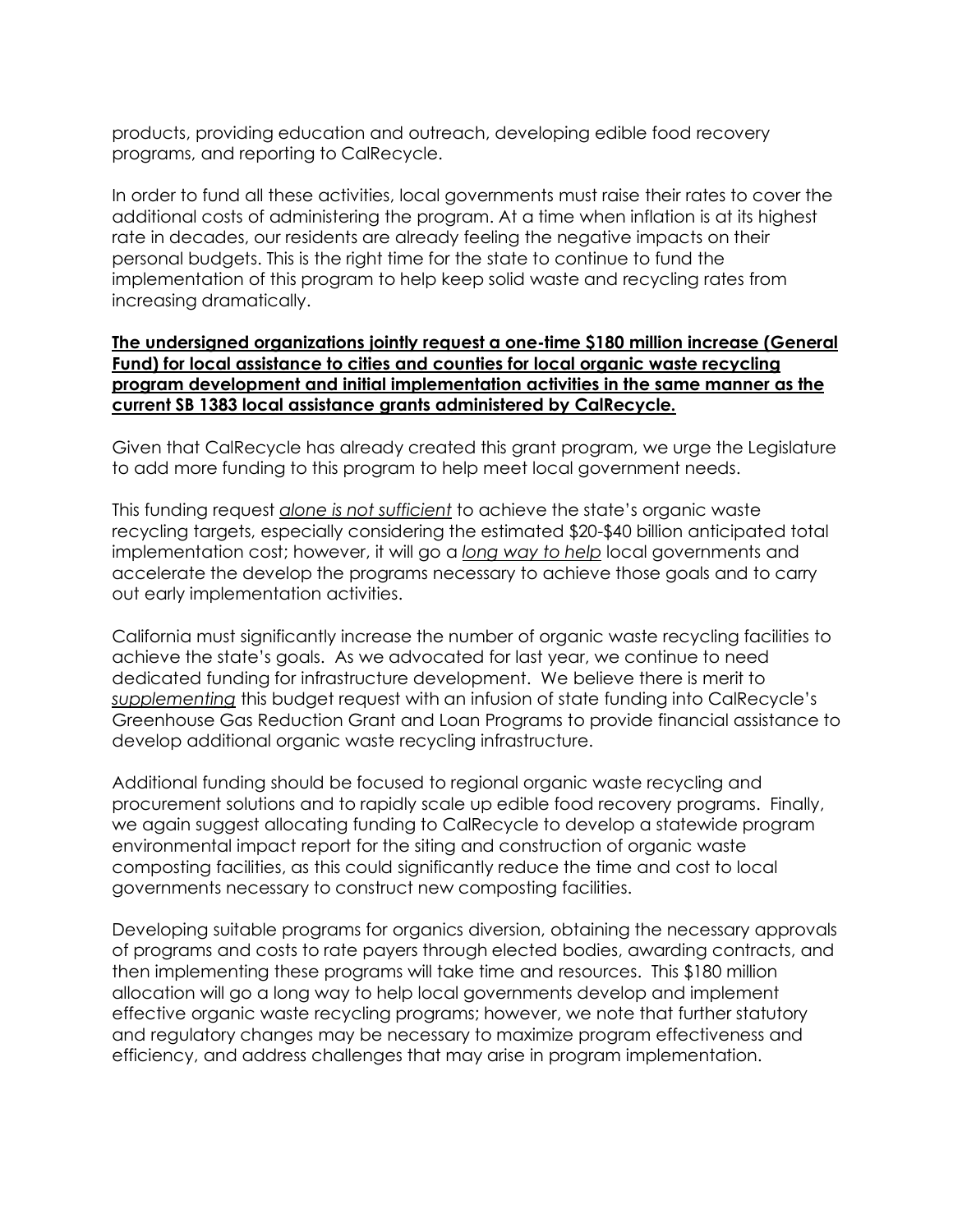We respectfully request the Legislature appropriate \$180 million (General Fund) for local assistance as outlined above. If you should have any questions, please do not hesitate to contact Derek Dolfie of Cal Cities at [ddolfie@calcities.org;](mailto:ddolfie@calcities.org) John Kennedy of RCRC at [jkennedy@rcrcnet.org;](mailto:jkennedy@rcrcnet.org) or Catherine Freeman of CSAC at [cfreeman@counties.org.](mailto:cfreeman@counties.org)

Sincerely,

Veret 1 Selfie

Legislative Affairs, Lobbyist League of California Cities (Cal Cities)

Catherine Freeman Legislative Representative California State Association of Counties (CSAC)

John Kennedy Policy Advocate Rural County Representatives of California (RCRC)

## [S] M. Michael Mohajer

**M. MICHAEL MOHAJER** 

**Commissioner** Los Angeles County Integrated Waste Management Task Force

Jelel Ward

Tedd Ward, M.S. **Director** Del Norte Solid Waste Management **Authority** 

Joe La Mariana Executive Director RethinkWaste

General Manager Monterey Regional Waste Management **District** 

Then there of the

Ken Etherington Executive Director RecycleSmart